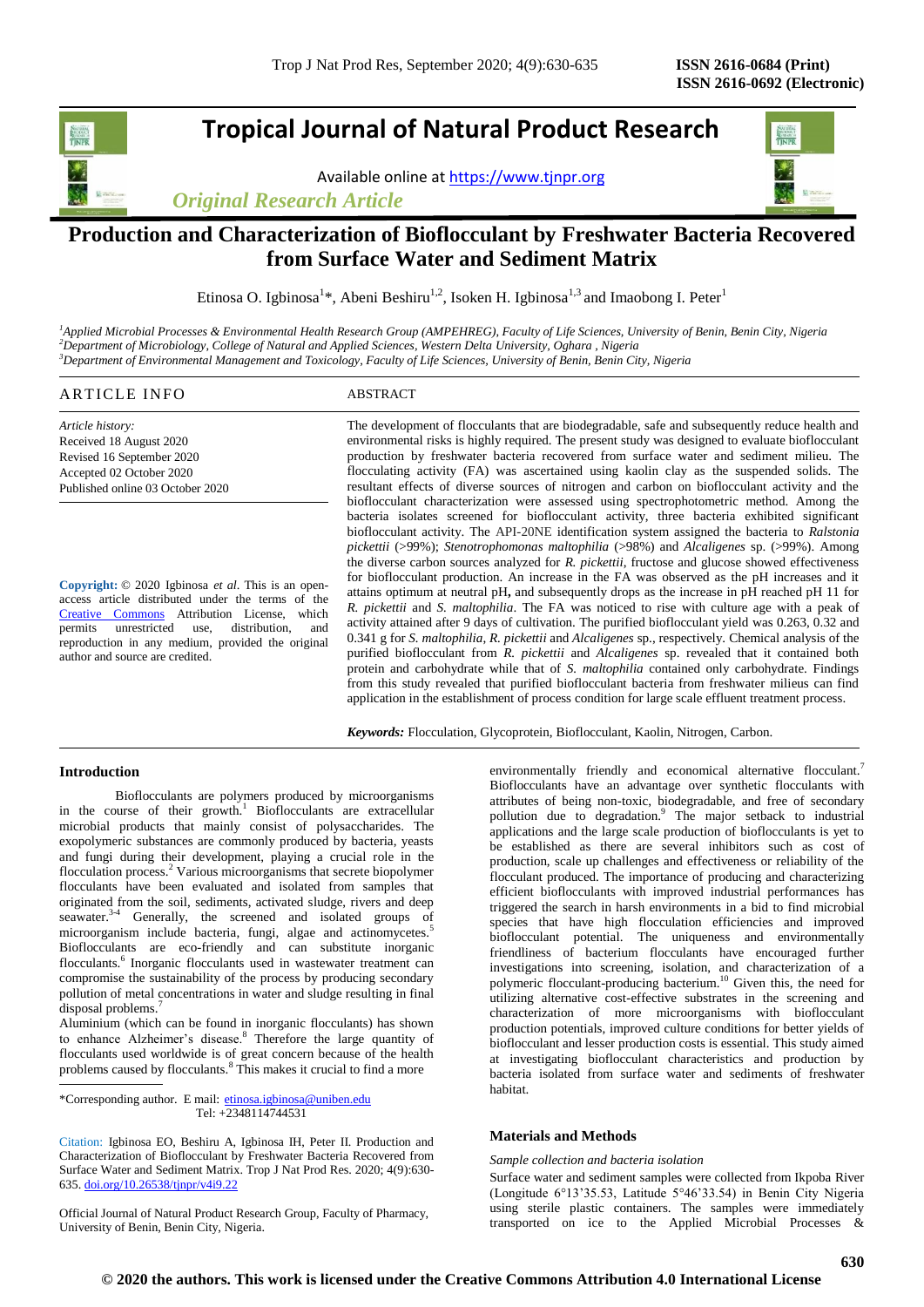Environmental Health Research Group Laboratory, University of Benin, Nigeria for analysis not later than 4 h after collection. Samples (water and sediment) were serially diluted  $(10<sup>1</sup> - 10<sup>5</sup>)$  and platted using the spread plate method on tryptone soy agar (Lab M, Lancashire, United Kingdom). Plates were incubated for 18 h at 30°C. Thereafter, distinct colonies were purified on nutrient agar, incubated for 18 h at 30°C and thereafter preserved on nutrient agar slants at 4°C until ready for use.

#### *Cultivation of bioflocculant producing bacteria*

The aquatic bacteria for bioflocculant screening was cultivated using peptone (1.0 g); glucose (10 g); MgSO<sub>4</sub>.7H<sub>2</sub>O (0.3 g); KH<sub>2</sub>PO<sub>4</sub> (0.2 g) and  $K_2HPO_4$  (5 g) in 1 L filtered natural river water as the medium. Using NaOH (0.1M) and HCI (0.1M) the initial pH was modified to  $7.0$ <sup>11</sup> A loopful of the bacteria were introduced into 5 mL of the prepared medium and incubated for 5 days at 120 rpm at  $30^{\circ}$ C.<sup>11</sup> After incubation, 2 mL of the cultivated medium was centrifuged for 30 min at 4000 rpm and analyzed for its flocculating activity.

#### *Assay of flocculating activity*

The FA was ascertained using the procedure earlier described by Kurane *et al.*,<sup>12</sup> with kaolin clay (4  $g/L$ ) as suspended solids. A 2 mL of the culture supernatant  $+3$  mL 1% CaCI<sub>2</sub> were gently mixed with 100 mL of kaolin clay suspension, vortexed and left for 5 min undisturbed. The same procedure was employed in preparing the control by replacing the bioflocculant with sterile tryptone soy broth. The turbidity of the uppermost phase of the flask was determined at 550 nm using a UV-VIS spectrophotometer and the FA was evaluated as follows:

Flocculating rate =  ${(A - B)/A} \times 100\%$ 

Where A is the control's optical density (OD) at 550 nm; and B is the sample's OD at 550 nm. All procedures were carried out in three biological replicates.

#### *Influence of various carbon and nitrogen sources*

The influence of diverse nitrogen and carbon sources on the activity of flocculation in the test bacteria were evaluated following the procedure of Cosa and Okoh. 4 The carbon sources were fructose, glucose, starch and sucrose, while the nitrogen sources were ammonium chloride, inorganic nitrogen (ammonium sulphate) and organic nitrogen (urea) in place of peptone.

#### *Influence of pH and cations on flocculating activity*

The effects of salts and pH on FA were determined using the method illustrated above. However, various metal salt solutions were used in replacing the CaCl<sub>2</sub> solution with the FA measured. MgCl<sub>2</sub> FeSO<sub>4</sub>, and KCl solutions were used. To evaluate pH influence on the FA, the culture medium was modified using NaOH and HCl to modify the pH range from 12-3.<sup>13</sup>

#### *Time course of bioflocculant activity*

For this experiment, the medium composed of 5 g of  $KH_2PO_4$ ; 0.3 g of MgSO4; 10 g of glucose; 1g of ammonium chloride and 7H2O per litre of water.<sup>11</sup> The isolates were cultivated under optimal proliferation conditions. Physiological saline solution was formulated by dissolving 0.45 g NaCl into 50 mL of sterile distilled  $H_2O$  to respective isolates to standardize the inocula. Their OD(660nm) was determined by mixing 100 µL of vortexed culture supernatant with 1 mL of saline solution in curvets and adjusted to 0.1. The time course assays were carried out using the procedure demonstrated.<sup>10</sup> Seed culture (1% v/v inoculated saline solution) was gently mixed with 150 mL of medium and incubated at 160 rpm at 30°C. The sample was collected for a period of 10 days at the appropriate interval of time (every 24 h). Two millilitres of incubated culture broth was spinned for 30 min at 4000 rpm with the cell-free supernatant used to ascertain the FA. The pH of each sample broth was equally determined. All procedures were carried out in three independent biological replicates.

# **ISSN 2616-0692 (Electronic)**

#### *Extraction and bioflocculant characterization*

Bioflocculant purification and characterization were done using the procedures previously illustrated.<sup>14,15</sup> Briefly, the culture was spinned for 30 min at 4,500 rpm after five days of fermentation. A 1 mL of sterile distilled  $H_2O$  was introduced into the upper phase and spinned at 4,500rpm for 15 min. A 2 mL of ethanol was mixed with the supernatant, vortexed and left undisturbed for 12 h at 4°C. The precipitate was vacuum dried to get the biopolymer and was dissolved directly in sterile distilled H2O supplemented with 1 mL of mixed nbutyl alcohol and chloroform solution (2:5 v/v). After vortexing, the mixture was left undisturbed for 12 h at 20°C. The upper part of the medium was withdrawn, spinned (4,500 rpm) for 15 min with supernatant concentrated at 40°C, and dissolved in 2 mL of ethanol. The folin-Lowry method was used in measuring the protein content of the purified bioflocculant while phenol-sulphuric acid was used in measuring the total sugar content.

#### *Identification of the bioflocculant-producing bacteria*

The species of bioflocculant-producing bacteria were confirmed using Analytical Profile Index 20NE (API 20NE) according to the manufacturer's instructions (bioMerieux, Marcy-l'Étoile, France). API lab plus software (bioMerieux, Marcy l'Etoile, France) was used for the final identification. Strain identification at the species level was categorized into 4 sub-groups following the manufacturer's instructions: (i) acceptable species identification, per cent identification of  $\geq 80.0\%$  and *T* value of  $\geq 0.0$ ; (ii) good species identification, per cent identification of  $\geq 90.0\%$  and *T* value of  $\geq 0.25$ ; (iii) very good species identification, per cent identification of ≥99.0% and *T* value of  $\geq 0.5$ ; (iv) excellent species identification, per cent identification of  $\geq$ 99.9% and *T* value of  $\geq$ 0.75. Only excellent and very good identification reports were accepted.

#### *Statistical analysis*

The pH of the medium as it affects bioflocculant's FA was analyzed using descriptive statistics. Bioflocculant production time course, with bioflocculant activity were analyzed using analysis of variance (ANOVA). The p-values  $(p<0.05)$  were considered statistically significant.

#### **Results and** D**iscussion**

#### *Identification and screening of bioflocculant-producing bacteria*

The attention of major scientific and biotechnological research has been drawn towards bio-flocculation as a result of its biodegradability and safety for ecosystems.<sup>16</sup> The development of flocculants that are biodegradable, safe and subsequently reduce health and environmental risks is highly required. Screening for bioflocculant production was carried out on over one hundred previously isolated and characterized freshwater bacteria from the Ikpoba River in Benin City Nigeria. Amongst these are three test bacteria which significantly demonstrated bioflocculant activity against kaolin suspension respectively. The analytical profile index 20 NE (API-20NE) identification system assigned the bacteria isolates to *Ralstonia pickettii* (>99%); *Stenotrophomonas maltophilia* (>98%) and *Alcaligenes* sp. (>99%). The *R. pickettii* and *S. maltophilia* were recovered from water samples, while *Alcaligenes* sp. was recovered from the sediments of the Ikpoba River. This is an indication that surface water and sediment from Ikpoba River is a reservoir of bacteria with bioflocculant potential. This is in line with the report of Piyo *et al.*<sup>17</sup> who described that surface water and sediment were good sources for isolating flocculant-producing microorganisms**.**

#### *Influence of nitrogen and carbon sources*

Among the diverse sources of carbon analysed for *R. pickettii*, fructose and glucose effectively produced bioflocculant. Since culture conditions affect productivity and distribution of bioflocculant, it is, therefore, essential to optimize these factors.<sup>18</sup> However, glucose yielded higher flocculating activity (76.1%) (Figure 1a). It was observed in this study that glucose and fructose effectively produce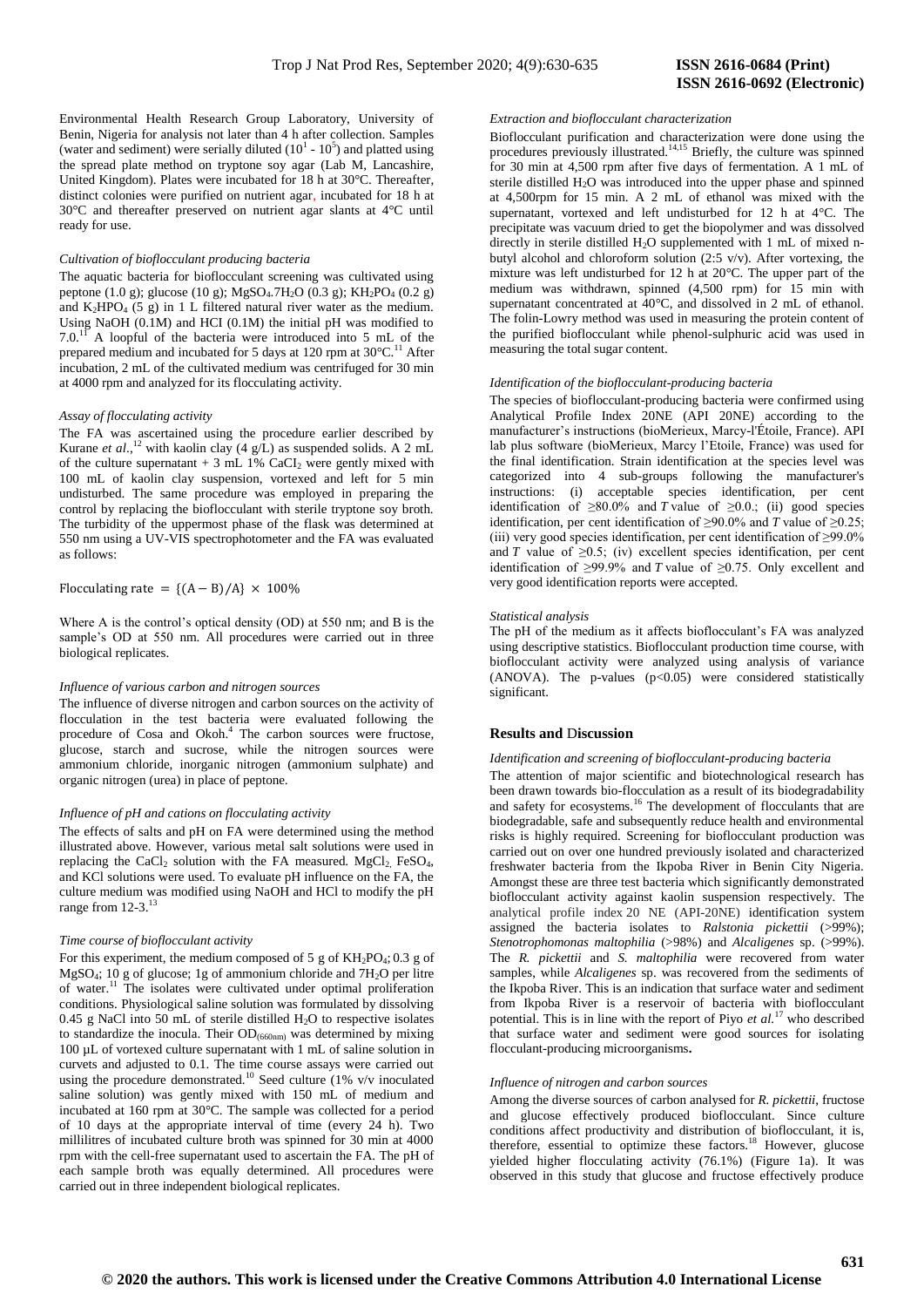bioflocculant. Glucose promoted the highest production of bioflocculant with an optimum FA of 76.1%. This agrees with the report of Luvuyo *et al.*<sup>19</sup> that glucose promoted the most significant production of bioflocculant with an optimum FA of 72% when compared to sucrose  $(31\%)$ , lactose  $(42\%)$  and starch  $(11\%)$ . In this study, it was observed that an optimum source of carbon for bioflocculant production by *R. pickettii* was glucose.

Glucose and fructose were effective for the production of bioflocculant from the carbon sources examined for *S. maltophilia*. However, glucose yielded higher flocculating activity (71.3%) (Figure 1a). Patil *et al*. <sup>20</sup> stated that sucrose and glucose as carbon sources promoted bioflocculant production by *Bacillus subtilis*. Kurane and Nohata<sup>21</sup> also reported that glucose and fructose enhanced bioflocculant production and cell elongation. In the case of *Alcaligenes* sp., glucose and sucrose effectively promoted bioflocculant production with higher flocculating activity yield by sucrose (78%) (Figure 1a). *Alcaligenes* sp. favoured sucrose as the optimum carbon source for bioflocculant production which confirmed the report of Gong *et al.*<sup>22</sup> For *Alcaligenes* sp., production of flocculant and cell elongation was boosted by peptone. Cosa *et al*. 23 previously reported that *Virgibacillus* sp. produced bioflocculant best with peptone and glucose as the sole nitrogen and carbon sources respectively.

Similarly to all the nitrogen sources tested, ammonium chloride appeared to be more favourable for bioflocculant production with the highest flocculation activity of 92% (Figure 1b). Ammonium chloride was more favourable among the profiled nitrogen sources for the production of bioflocculant with the utmost FA of 92% which is in line with the report of Cosa  $et al.<sup>24</sup>$  that the best nitrogen source was ammonium chloride and it demonstrated FA of 93%. Xia *et al*. 25 elucidated the significance of nitrogen and carbon sources for the production of bioflocculant. Based on findings by Kurane and  $Nohata<sub>1</sub><sup>21</sup>$  glucose and peptone demonstrated the highest effectiveness for bioflocculant production from *S. maltophilia*. Similar reports by Xia *et al*. <sup>25</sup> were observed for *Proteus mirabilis*, where glucose as carbon source enhanced the optimal production of bioflocculant. Likewise, among the tested sources of nitrogen, peptone appeared to be more favourable for the production of bioflocculant with the utmost flocculation activity of 71.2% for *S. maltophilia* (Figure 1b). Also, peptone appeared to be more favourable among the nitrogen sources studied for the production of bioflocculant with the highest FA of 72.4% for *Alcaligenes* sp. (Figure 1b). In a previous study by Zayed *et al*., peptone and ammonium chloride as nitrogen sources were used effectively for the production of the bioflocculant by the bacterium. Hence, the optimum bioflocculant production was demonstrated using ammonium chloride as the sole source of nitrogen.



*Ralstonia pickettii Stenotrophomonas maltophilia Alcaligenes sp.*

**Figure 1a**: Influence of carbon sources on the bioflocculant activity of the bacterial isolates

#### *Influence of cations and pH on the flocculating activity*

The use of cations as supplement neutralize and stabilize functional groups' residual negative charge resulting in bridges formed between particles, this subsequently stimulates flocculating activity.<sup>19</sup> Cations decrease the negative charge on the particle and polymer. This decrease promotes primary adsorption of flocculants on particles that are suspended thereby enhancing the process of bioflocculation.<sup>26</sup> Calcium chloride appeared more favourable for the production of bioflocculant by demonstrating the highest flocculation activity of 74.2% of all the tested cations sources for *R. picketti* (Figure 2a). Iron sulphate appeared more favourable for bioflocculant production among the tested cations sources by demonstrating the highest flocculation activity of 73% for *S. maltophilia* (Figure 2a). CaCI<sub>2</sub> appeared to be more favourable for bioflocculant production with the highest flocculation activity of 72.6% among the tested cations sources for *Alcaligenes* sp. (Figure 2a). There is an increase in the FA as the pH increase and attain optimum activity at neutral pH after which a decrease in the flocculating activities occurred as the pH increased to pH 11 for *R. pickettii* and *S. maltophilia*. However, it continued to increase for *Alcaligenes* sp. at pH 9 and started decreasing at pH 11 (Figure 2b). The ionic potential of kaolin suspension increases while the electrostatic force decreases when supplemented with salt (Calcium chloride). Its effect on the ionic potential rises with the molar concentration and charge of the ions. Divalent ions can absorb on the anionic surface of the kaolin clay particles and function as the bioflocculant chains' cleavage points, thereby resulting in increased FA. Hence, they could react with anionic charged yet diverse parts of the polysaccharide chain which make it extend lesser, with decreased bridges forming capacity. However, these two effects are unlikely observed with KCl. There was an upsurge in the FA of *R. pickettii* and *S. maltophilia* at an increase in pH close to neutral. In this study, the initial pH of the medium for production affected the activities of the studied bacteria strains and production of bioflocculant, and by extension affected the flocculating activity. Similarly, Okaiyeto *et al*. <sup>16</sup> also described that the initial pH of the medium affected bioflocculant production by *Halobacillus* sp. The previous report by Xia *et al*:<sup>25</sup> Cosa *et al*.<sup>23</sup> and Zhang *et al.*<sup>11</sup> stated that an important factor that influences bioflocculant production and FA is initial pH of the production medium. The pH of the natural habitat of the test bacteria, however, appears to have no bearing on its potential to produce bioflocculant as the habitat had a pH of 8.42 which is alkaline. The pH of the production medium reportedly influences and/or affects the production of bioflocculant.<sup>9</sup> It ascertains the oxidation-reduction potential and electric charge of cells, which may consequently affect nutrients absorption and enzymatic reaction.<sup>25</sup>



*Ralstonia pickettii Stenotrophomonas maltophilia Alcaligenes sp.*

Figure 1b: Effects of nitrogen sources on the bioflocculant activity of the bacterial isolates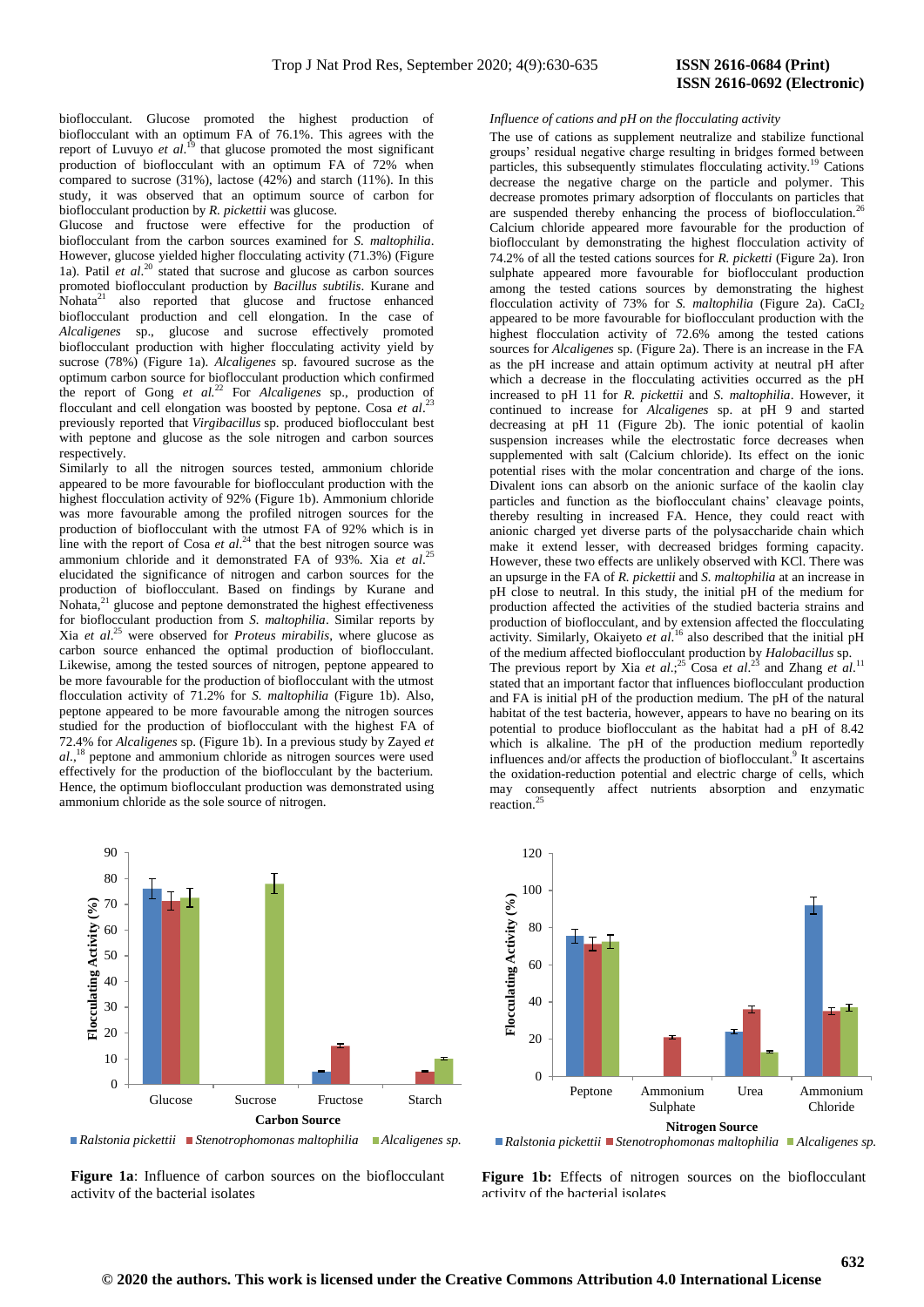Bioflocculant production at pH 7 saves large quantities of alkali and acid required for pH adjustment.<sup>9</sup>

Also, pH changes might cause variation in the bioflocculant's charge status and the surface properties of suspended materials, thus resulting in varying flocculating activity. The bioflocculant produced in this case was polysaccharide and since the production occured at acidic pH, it is not expected that the COO<sup>−</sup> and H<sup>+</sup> of the polysaccharide should breakdown but rather bond together (COOH<sup>+</sup>), and also bond easily with the anionic particles of the kaolin clay suspension, consequently leading to increased flocculation. Bioflocculants production by different organisms had been affected variously by the initial pH of culture media. Yim *et al.*<sup>13</sup> reported that maximum activity was observed by the bioflocculant produced by *Gyrodium impudicum* KG03 at acidic pH 4.0. Furthermore, the report of Zhang *et al*. <sup>11</sup> stated that an alkaline pH of 7.5, the production of bioflocculant and its activity were significantly stimulated. However, at neutral pH, the produced bioflocculant by *R. pickettii* was active. This is similar to the report of Kurane *et al*. <sup>12</sup> that *Rhodococcus erythropolis* S-1 was active at neutral pH, while alkaline conditions were preferred by bioflocculant produced by *Virgibacillus* sp. Rob.<sup>23</sup>

#### *Time course of bioflocculant activity*

It was initially observed that FA steadily increases with culture age. The activity attains peak (71%) after 9 days of cultivation and afterwards, a sudden and significant decrease was observed in the flocculating activity for *R. pickettii* (Figure 3a). For *S. maltophilia* peak activity (64%) was attained after 6 days of cultivation and afterwards, the flocculating activity decreased dramatically (Figure 3b). For *Alcaligenes* sp. its 72% peak activity was attained after 7 days of cultivation and subsequently, a significant decrease in FA was observed (Figure 3c). Microorganisms have shown to notably differ as a result of culture times needed for their bioflocculant production. Flocculating activity attains maximum level after six to nine days and then declined linearly with cultivation time respectively. This is similar to the findings of Shimforuya *et al.*<sup>27</sup> in which the bioflocculant produced by *Streptomycetes griseus* demonstrated an increase in flocculating activity as the cultivation time increased. Cosa *et al.*, <sup>23</sup> elucidated that the production of bioflocculant by *Virgibacillus* sp. Rob demonstrated maximum flocculating activity within the sixth day of incubation. The result of this study is contrary to the report of Deng *et al.*<sup>28</sup> that highest FA was attained in 96 h by a bioflocculant produced by *Aspergillus parasiticus*. A decrease in the FA of *R. pickettii* was observed after 9 days of cultivation which disagrees with the report of Fujita *et al*. <sup>29</sup> and Gong *et al.*<sup>22</sup> that on the third day of cultivation, bioflocculant produced by *Serratia ficaria* attained its maximum FA and *Citrobacter* sp. TKF04 bioflocculant demonstrated maximum FA within a day respectively.

#### *Characterization of the bioflocculant produced by the bacterial isolates*

Partially purified bioflocculant yielded 0.263, 0.32 and 0.341 g for *S. maltophilia*, *R. pickettii* and *Alcaligenes* sp., respectively as shown in Table 1. The analysis of bioflocculant purified from *R. pickettii* and *Alcaligenes* sp. revealed that it contained both protein (3.4 and 4.5 mg/mL) and carbohydrate (4.3 and 3.1 mg/mL), hence insinuating the biomolecule to be a glycoprotein. This is in agreement with the study of Zaki *et al*. <sup>30</sup> where their purified bioflocculant contained sugars and protein indicating the composition of the bioflocculants as glycoproteins. The purified bioflocculant from *S. maltophilia* when analyzed revealed carbohydrate content of 8 mg/mL and that it lacks protein (0 mg/mL). Hence, the bioflocculant is chiefly made up of polysaccharide. This is similar to the report of Wang *et al*. <sup>31</sup> that their purified bioflocculant is predominantly made up of polysaccharide (with monosaccharide units of mannose, rhamnose, galactose and glucose respectively).



*Ralstonia pickettii Stenotrophomonas maltophilia Alcaligenes sp.*

**Figure 2a**: Effects of cations on the bioflocculant activity of the bacterial isolates



*Ralstonia pickettii Stenotrophomonas maltophilia Alcaligenes sp.*

**Figure 2b**: Effects of pH on the bioflocculant activity of the bacterial isolates

**Table 1**: Properties of the partially purified bioflocculant produced by the bacterial isolates

| <b>Species of bacteria</b>      | Composition            |                             |                                  |
|---------------------------------|------------------------|-----------------------------|----------------------------------|
|                                 | Dry<br>weight<br>(g/L) | Total<br>protein<br>(mg/mL) | Total<br>carbohydrate<br>(mg/mL) |
| Ralstonia pickettii             | 0.32                   | 3.4                         | 4.3                              |
| Stenotrophomonas<br>maltophilia | 0.263                  | $\Omega$                    | 8                                |
| <i>Alcaligenes sp.</i>          | 0.341                  | 4.5                         | 3.1                              |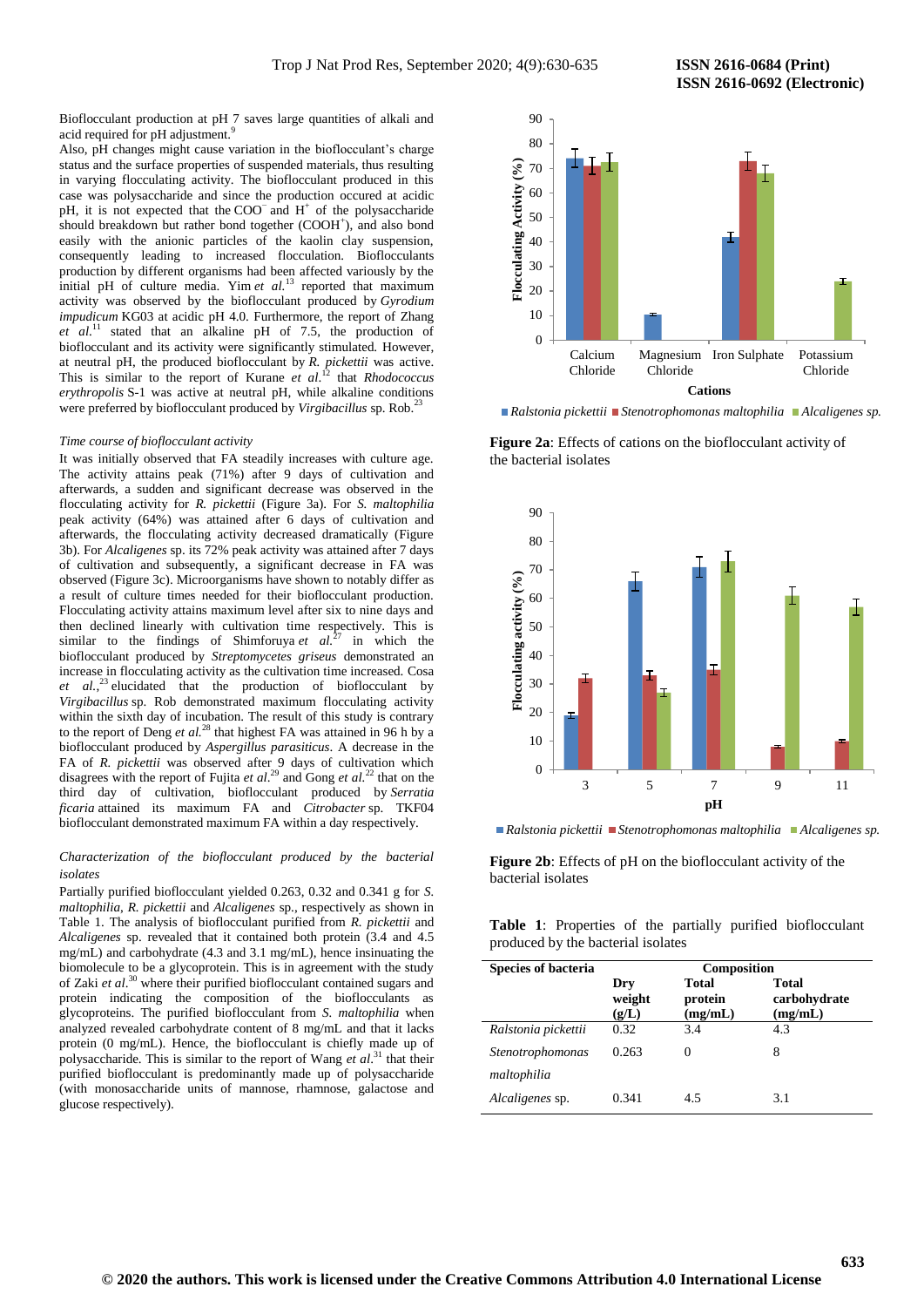

**Figure 3a**: Time course of bioflocculant activity by *Ralstonia pickettii*



**Figure 3b**: Time course of bioflocculant activity by *Stenotrophomonas maltophilia*

#### **Conclusion**

The study indicated that surface water and sediment samples collected from the freshwater habitat is a reservoir with the potential to produce bioflocculants bacteria. The results showed that the isolates selected demonstrated preference for organic nitrogen source and diverse carbon source for maximum flocculating activity. The bioflocculant possessed strong FA over a wide range of pH, with low dosage requisites. The high flocculating efficiency of bioflocculant could be due to the presence of amino, carboxyl and hydroxyl groups as the major functional groups in its molecular chain. This bioflocculant could serve as alternative for nondegradable chemical flocculants. This can have wide application in wastewater treatment, therefore making it a prospect for further research and process conditions for feasible advancement on industrial-scale application.



**Figure 3c**: Time course of bioflocculant activity by *Alcaligenes* sp.

#### **Conflict of interest**

The authors declare no conflict of interest.

#### **Authors' Declaration**

The authors hereby declare that the work presented in this article is original and that any liability for claims relating to the content of this article will be borne by them.

#### **Acknowledgements**

We wish to acknowledge the support received from the African-German Network of Excellence in Science (AGNES), the Federal Ministry of Education and Research (BMBF) and the Alexander von Humboldt Foundation (AvH) from the grant awarded to AB.

#### **References**

- 1. Deng S, Yu G, Ting YP. Production of a bioflocculant by *Aspergillus parasiticus* and its application in dye removal. Colloid Surf. 2005; 44:179 - 186.
- 2. Vijay M and Surendhiran D. Exploration on Bioflocculation of *Nannochloropsis oculata* using Response Surface methodology for biodiesel production. Sci World J. 2014;  $1:1 - 9$ .
- 3. Salehizadeh H and Yan N. Recent advances in extracellular biopolymer flocculants. Biotechnol Adv. 2014; 32:1506– 1522.
- 4. Cosa S and Okoh AI. Bioflocculant production by consortium of two bacterial species and its potential application in industrial wastewater and water treatment. Poland J Environ Stud. 2014; 23:689–696.
- 5. Li Q, Lu C, Liu A, Zhu L, Wang P, Qian C, Jiang X, Wu X. Optimization and characterization of polysaccharide-based bioflocculant produced by *Paenibacillus elgii* B69 and its application in wastewater treatment. Bioresour Technol. 2013; 134:87–93.